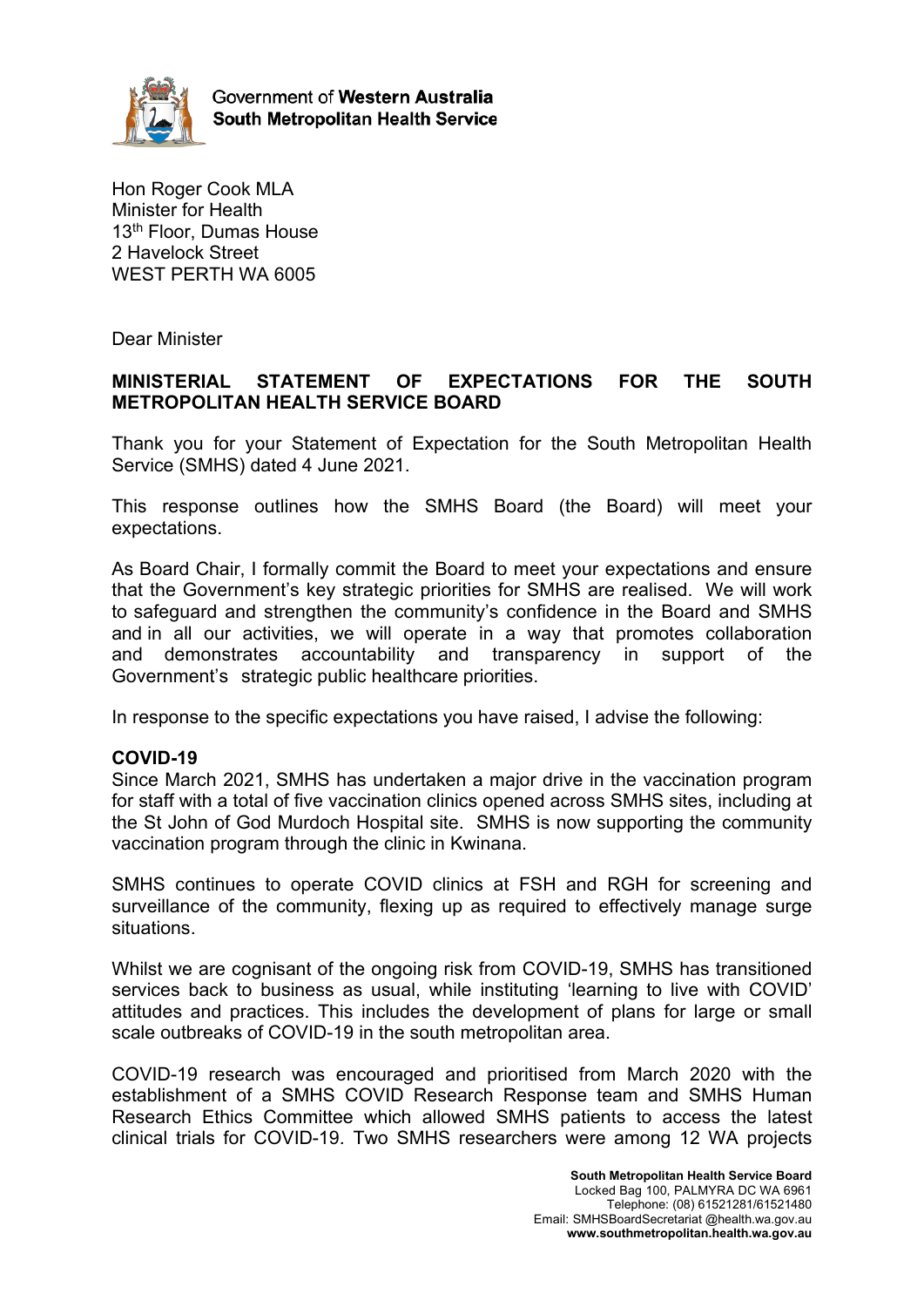awarded grants through the Department of Health (DoH) and WA Health Translation Network COVID-19 Research Grants Program for their research project, sharing in close to \$2 million of WA Government funding to support COVID-19-related research.

## **Safety and quality**

Patient safety continues to be the highest priority for SMHS. The Board's Safety and Quality Committee works to ensure safety and quality in patient care across SMHS, to provide assurance that the Clinical Governance, Safety and Quality Policy Framework is implemented and adhered to, and clinical systems, processes and outcomes are effective. SMHS publishes patient safety and quality data on its webpage in order to support transparency. For example, SMHS' performance against the National Hand Hygiene Initiative standards and Healthcare-associated Staphylococcus aureus bloodstream infections.

Patient experience surveying of all SMHS inpatient and day procedure patients commenced in July 2020. SMHS led the development of the 'MySay Healthcare' survey across the State, with the survey now implemented in all Health Service Providers (HSP) in Western Australia (WA). This includes the development of dashboards for the reporting and benchmarking of the survey results across HSPs.

Through the monthly Board to Ward program instigated by the Board's Safety and Quality Committee, Board members have the opportunity to visit patients, their families and staff across all SMHS hospital and community service sites to engage with, and hear about their experiences. This feedback provides valuable information about where SMHS can improve, as well as provide opportunities for members to identify areas of exemplary practice.

#### **Mental health priorities**

Mental health and alcohol and other drug demand continues to have a significant impact on SMHS services, particularly on emergency department capacity. The increase in mental health demand on workforce and community acute services has identified a need for change in how public mental health services are delivered. This was discussed by the SMHS Board when we met with the Minister for Mental Health on 14 July 2021 where, in particular, we discussed sub acute care and the need for contemporary models of care in the community.

SMHS continues to work with DoH, HSPs, the Mental Health Commission and community organisations in this important area with a number of significant initiatives achieved in the past year including increased bed capacity through the introduction of the Hospital in the Home service at Fremantle Hospital (FH) and Rockingham General Hospital (RGH) and the commissioning of voluntary mental health inpatient beds from the private sector.

SMHS worked with the Mental Health Commission and WA Primary Health Alliance in March 2021 to deliver a workshop in Peel focusing on how to prevent people with mental illness getting into crisis. The workshop delivered engaged representation from more than 30 non-government organisations that deliver services in the region plus other government departments.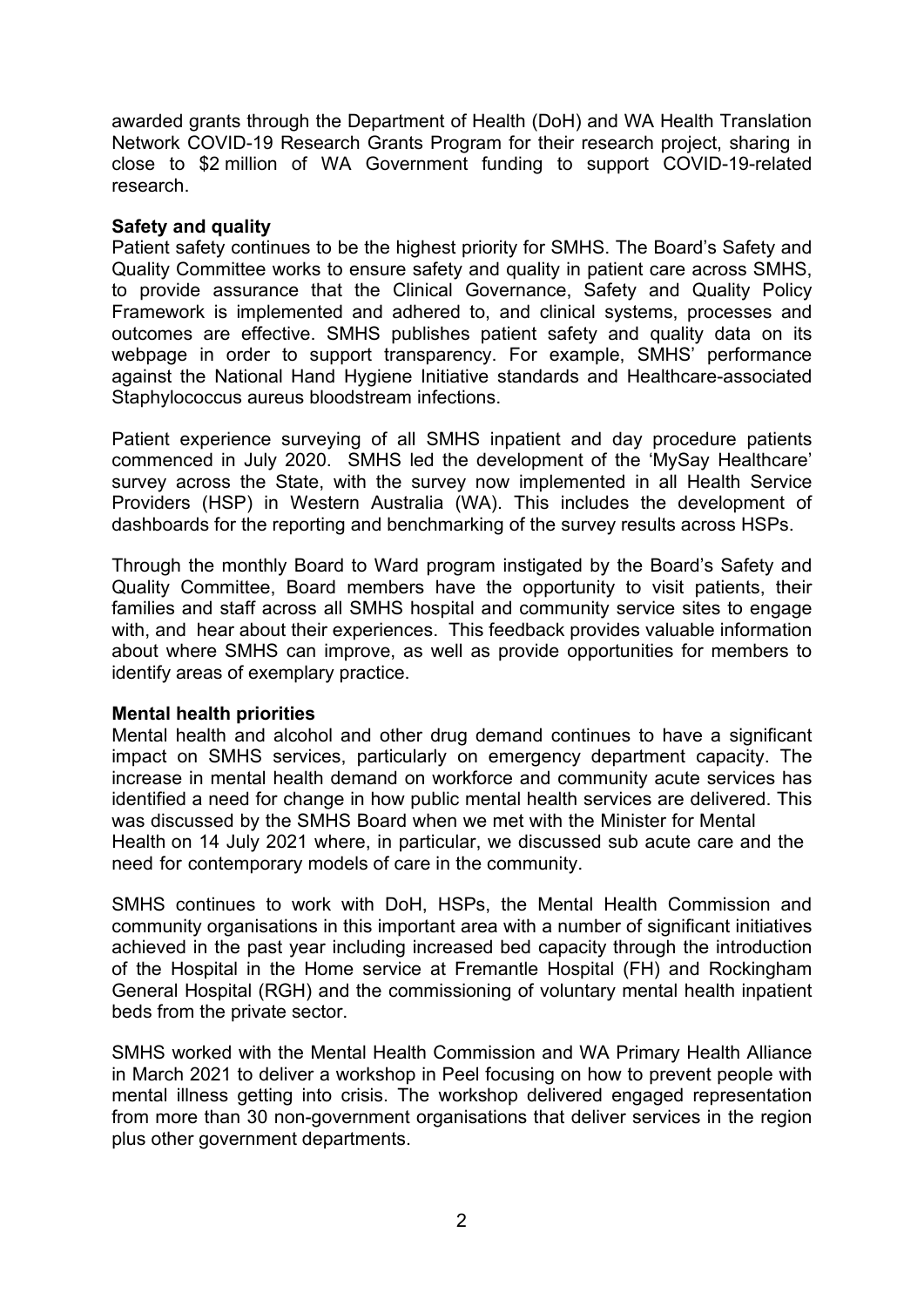SMHS is working very closely with Richmond Health to open a Community Care Unit (CCU) in the Rockingham area of Orelia. This will create capacity for 20 long stay mental health patients.

In addition, work continues on the 40-bed mental health facility expansion at FH enabling greater inpatient admission capacity and easing bed block for mental health patients in the south metropolitan region.

## **Workforce safety, wellbeing and engagement**

SMHS continues its focus on achieving a highly engaged workforce and an effective organisational culture in line with its strategic priority to *Engage, develop and provide opportunities for our workforce.*

Over the past two years, the SMHS Board People, Culture and Engagement Committee has provided oversight to SMHS' engagement with staff, patients and the community. The SMHS Board commits to continuing to promote participation in the Your Voice in Health Survey and taking action to address any significant issues identified in the results.

SMHS has collated key priorities in response to the Minister for Health's Your Voice in Health Survey 2020 and reports quarterly to the DoH on outcomes and achievements as well as the planned activities for the next quarter. All activities and priority areas are on track or completed for SMHS. When the results of the 2021 survey are received, the SMHS Board will consider the results and monitor plans for improvement.

SMHS workforce strategies to support the health and wellbeing of the SMHS workforce continue to be oversighted by the Board. Employee / management groups across SMHS sites coordinate a range of programs and activities in this space, including the introduction of a staff psychologist at the Fiona Stanley Fremantle Hospitals Group and the establishment of a project to specifically support junior doctors across SMHS.

In previous years, the SMHS Board has undertaken annual safety walk arounds across all SMHS sites as part of National Safety Work Month however in 2021, this has been expanded to a program of quarterly safety walk arounds. Similar to the SMHS Board to Ward program, these visits provide an opportunity for Board members to speak to staff and ensure a culture of safety across all SMHS sites.

#### **Commitment to permanent employment**

SMHS remains fully committed to employing staff on a permanent basis. SMHS continues to comply with the requirements of the Conversion to Permanency Provisions (CPP) under each of the Industrial Agreements. Mechanisms have also been created for the ongoing reviews of staff as they become eligible.

However, SMHS is going beyond the CPP in order to further increase permanency rates. All fixed term and casual employees who have two years or more service will be reviewed under Commissioner's Instruction No. 2 to determine if the criteria of section 7 Permanent appointment of fixed term contract employees can apply. This will be a concurrent process with the CPP and will also apply to those whose reviews have already occurred.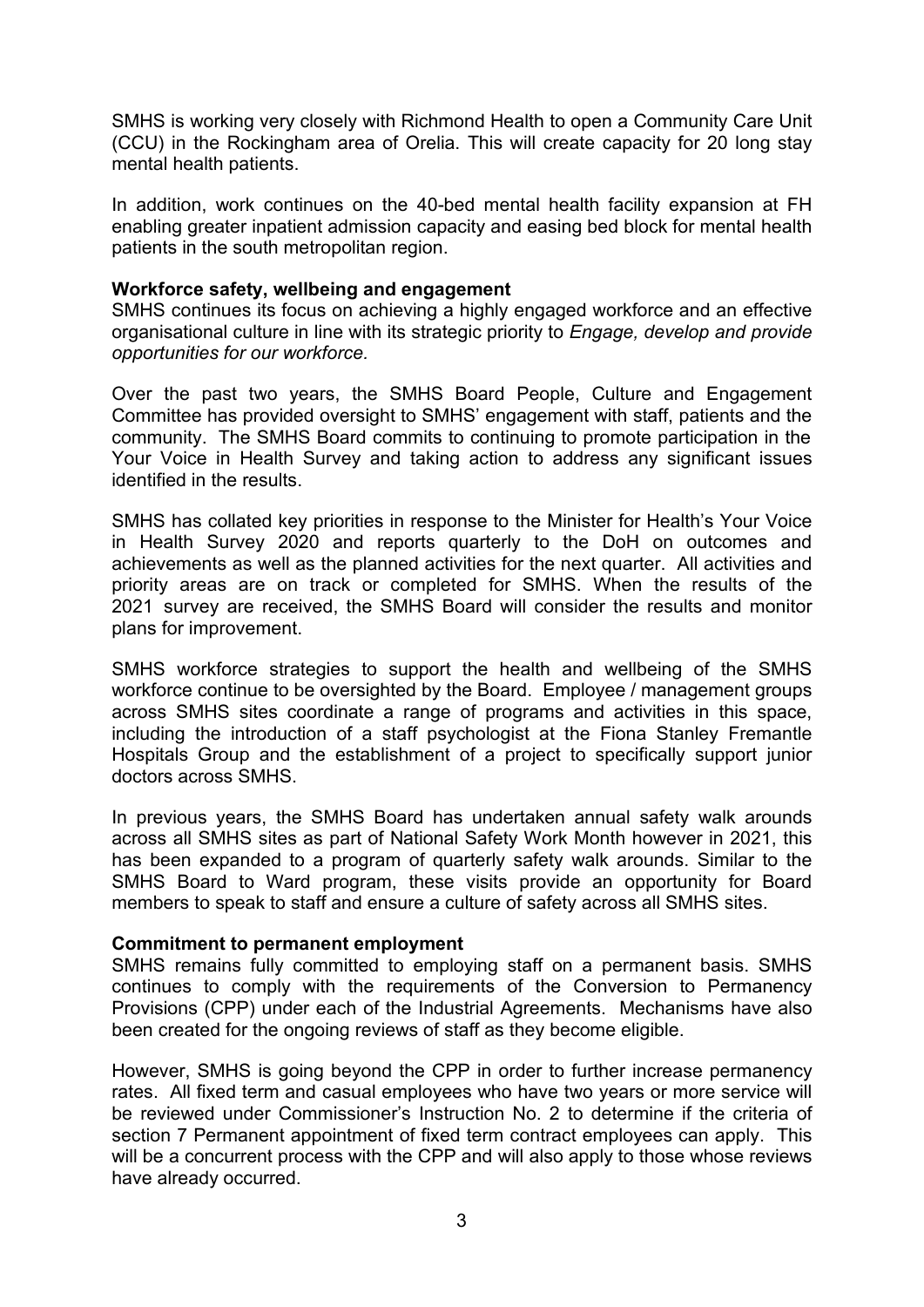In keeping with good practice, a review of our recruitment, selection and appointment practices is underway to ensure recruitment managers are clear that permanent employment is the preferred method of engaging staff.

## **Sustainable Health Review**

The Board continues its commitment to the eight enduring strategies and the recommendations of the Sustainable Health Review (SHR), as applicable to SMHS, in our strategic planning and discussions.

Despite the SHR implementation being paused by the State Government in 2020 when resources were reallocated to support the COVID-19 response, the implementation of some recommendations, such as those relating to digital and telehealth and outpatient reform, were accelerated. For example, the Fiona Stanly Hospital (FSH) paediatric dietetics team trialled a pilot 'digital consultations at home' program to support accurate patient assessments and appropriate treatment choices. This initiative reduced waiting times from over four years to six months.

SMHS remains active and engaged in supporting other areas of delivery for the SHR.

## **Research and innovation**

SMHS continues to maintain a strong focus on research and innovation.

The 2020 SMHS Research Report demonstrates the breadth of research across the health service. A copy of the report can be accessed at https://smhs.health.wa.gov.au/-/media/HSPs/SMHS/Corporate/Files/Research/2020- SMHS-Research-rpt.pdf. Four major research leads were appointed in 2020 to continue to build and improve our research culture; an Executive Director Transformation was appointed in August 2020 to lead Innovation, Informatics and Research and Development for SMHS; Head of Research and Development; Clinical Director of Research; and Allied Health Research Director (joint appointment with Curtin University).

In relation to innovation, the Kaartdijin Innovation Centre continues to support staff and teams across SMHS to develop their projects. A number of projects are currently registered in the pipeline of the Kaartdijin Innovation Centre which centre around the use of technology to support digitisation of processes, virtual models of care, artificial intelligence to support decision making, and virtual reality for simulation-based education. The Virtual Emergency Medicine Pilot commenced in February 2021 and initial data suggests a positive impact on emergency department flow at FSH.

Kaartdijin Innovation is committed to promoting and developing the next generation of health workers through programs such as iPrep and Biodesign, DoH's Graduate program and Innovation Central Perth's (Curtin University) Internship program.

#### **Election commitments**

SMHS complies with quarterly reporting obligations to DoH on the implementation of election commitments and welcomes the recent announcement of a Mental Health Emergency Centre and Behavioural Assessment Urgent Care Centre for the Rockingham area.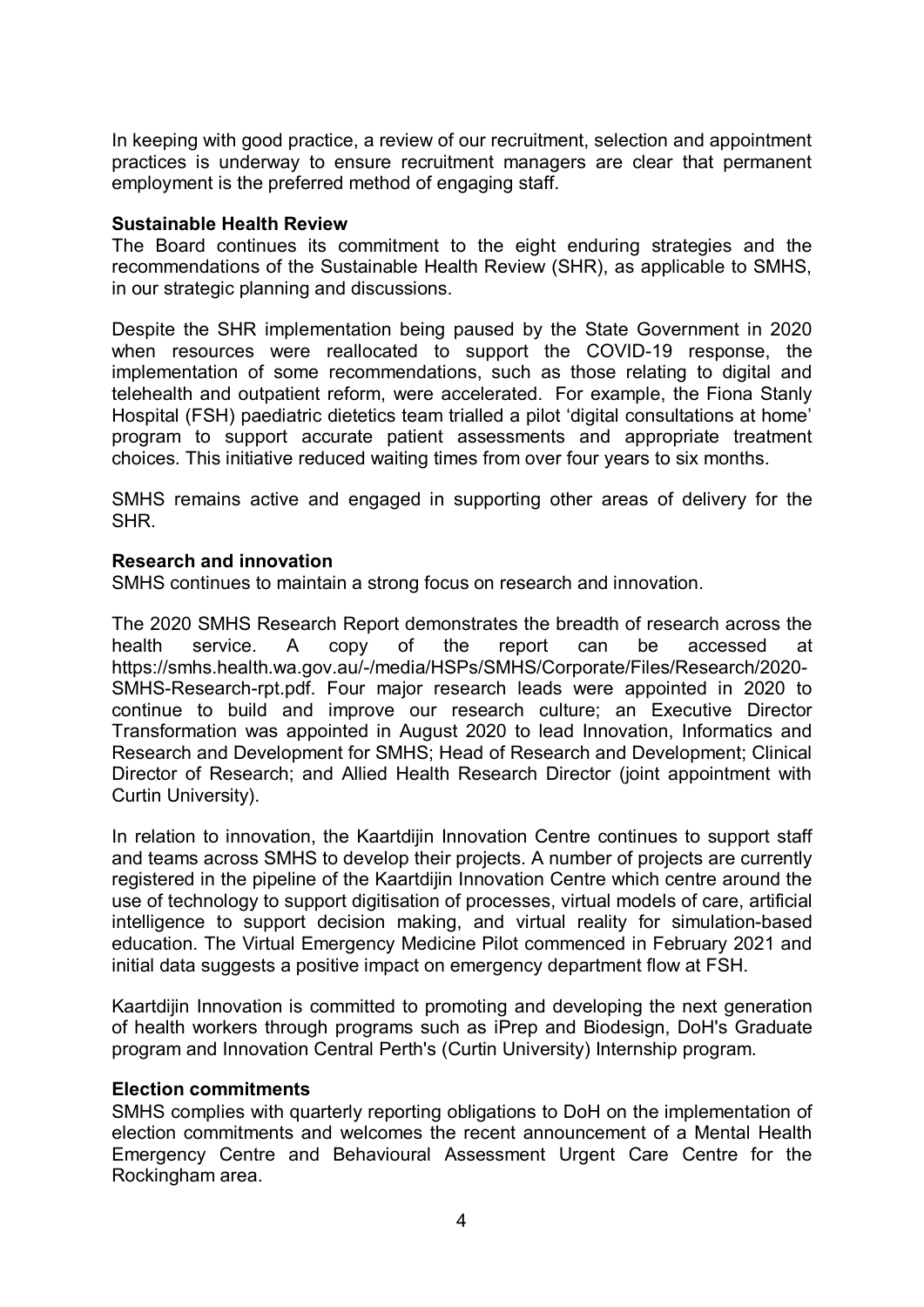As reported to you previously in our Statement of Intent in February 2020, the Family Birth Centre at FSH election commitment is completed. Since this time, SMHS has fully implemented the 'Protection of Frontline Staff' election commitment, with the Director General DoH formally approving the closure of this commitment in May 2021. As part of SMHS' quarter 4 election As part of SMHS' quarter 4 election commitment reporting, SMHS applied to the Director General DoH to formally close the 'FH Review' election commitment. I am also pleased to report that SMHS is on track to implement the 'Healthcare in Public Hands' election commitment by August 2021, and 'Acute Mental Health Beds' by March 2024.

The SMHS Board and Chief Executive continue to support the work being undertaken by DoH in relation to other election commitments within the SMHS catchment.

#### **Key SMHS workstreams**

SMHS Board and Committees have robust oversight of all key workstreams outlined in your Letter of Expectation, and regularly discuss these items at Board-level.

Planning for the delivery of the Peel Health Campus (PHC) expansion and the transfer of the PHC to SMHS in 2023 has commenced with the appointment of an Executive Director for Commissioning and Redevelopment. A clear project plan has been developed and a team is currently being recruited to achieve this important area of work.

As above, the FH 40 Mental Health beds project remains on track with practical completion scheduled for December 2023. The FH theatres project is progressing well with additional surgical sessions being taken on by FSH and RGH and staff movement to ensure no reduction in performance.

The progression of the FSH critical works for emergency power supply and water quality is an important area of focus for the Board's Audit and Risk Committee.

#### **Hospital performance targets**

The SMHS Board continues to focus on meeting the Western Australian Emergency Access Target (WEAT) and Western Australian Elective Surgery Target (WEST). The Chief Executive reports on both of these key performance indicators at monthly Board meetings.

WEAT is a significant area of focus for the SMHS Board and Safety and Quality Committee and a number of initiatives are being progressed to improve the WEAT score, including:

- Establishment of the Virtual Emergency Medicine pilot (as mentioned above) to achieve diversion of ambulances to the most appropriate point of care for the patient which has already seen a reduction in the number of ambulances to FSH.
- Establishment of ambulatory clinics to enable patients in the emergency department who do not require admission to be discharged to next day clinics.
- Introduction of a clinical psychology in-reach service to the FSH Emergency Department for the diversion of some adult mental health presentations to outpatient clinical psychology, thus avoiding inpatient stays.
- Expansion of mental health Home Treatment Teams.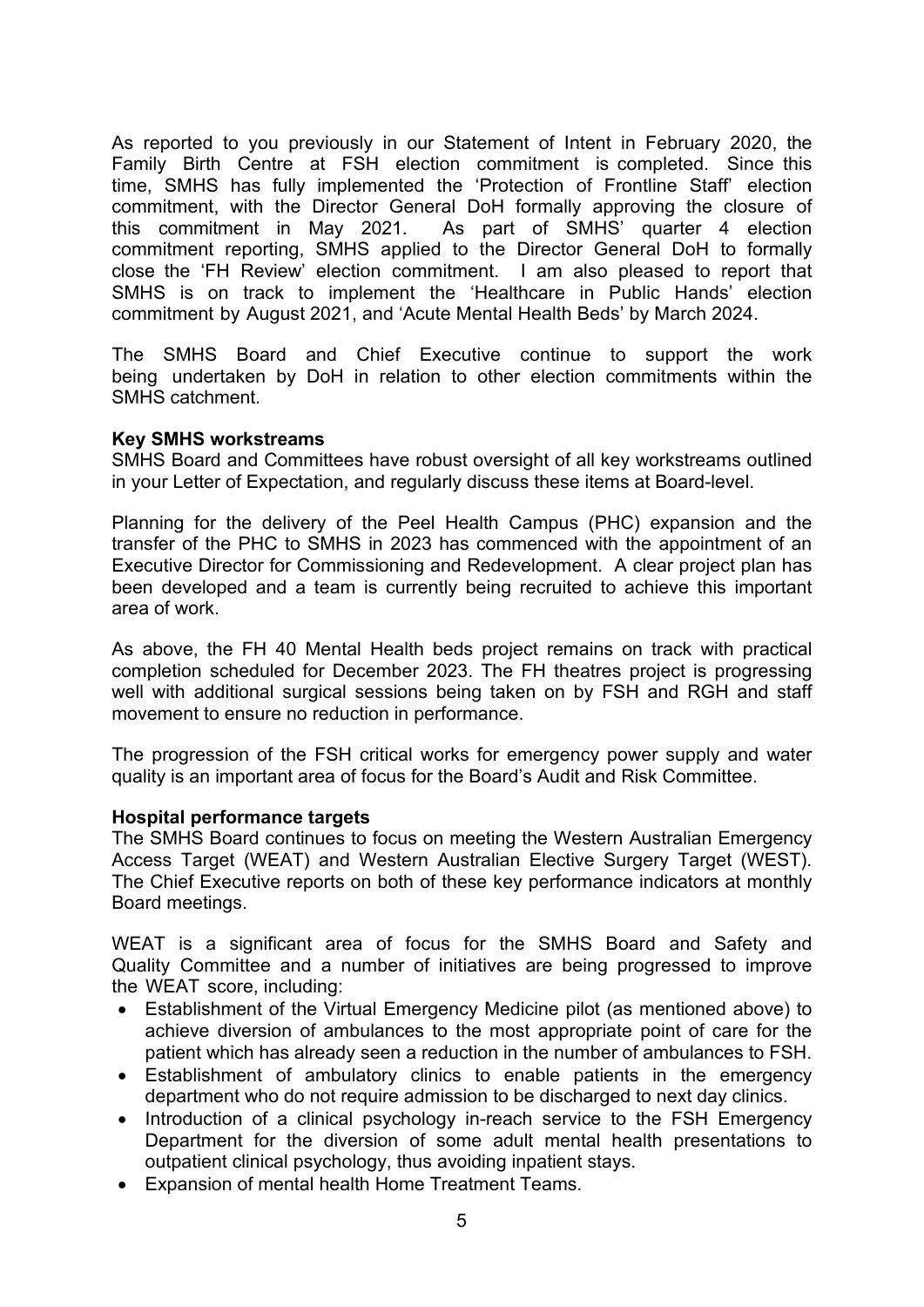SMHS continues to actively manage the Elective Surgery Waitlist to work towards achieving the zero over boundary target across all SMHS sites. Excellent progress was made in 2020-21 in this area however it is noted that the cancellation of some category 2 and 3 surgery due to COVID-19 restrictions has impacted on this positive performance.

Patient flow is one of the major constraints for delivery of both WEAT and WEST. We have opened an additional 24 beds in May this year and will open a further 18 beds at the beginning of August. Capital bids have been submitted to DoH to enable the remaining three wards at FH to be refitted and opened over coming years.

## **Care Opinion**

The Board supports SMHS' active participation in Care Opinion and the feedback and improvement opportunities that are gained through this and other feedback platforms. Care Opinion is just one mechanism by which SMHS seeks and acts on patient and consumer feedback.

## **Financial performance**

The Board's Finance and Governance Committee works diligently to ensure that SMHS operates within and achieves the best possible outcomes within the available budget. We are proud that significant improvements in both SMHS productivity and efficiency have been achieved across the past three years.

Despite the extraordinary financial impact COVID-19 had, and continues to have across SMHS, I am extremely pleased to report that SMHS continues to maintain financial stability. Such an outcome is not easily achieved in a demanding public health environment and is essential to SMHS investing more into the services that create both better patient and staff experiences.

There are 12 projects in the SMHS Stimulus program totalling \$2.975M. Nine projects have been completed to date, with the remaining projects at various stages of progress. Two projects have experienced delays, however, are anticipated to be completed by August 2021. The other project is anticipated to be completed in the first half of March 2022.

SMHS met all primary efficiency indicators in the Health Service Performance Report based on the average cost per weighted activity unit and is currently operating at a cost per weighted activity below target levels for inpatients, emergency and outpatient services; the only health service to do so in 2020-21. SMHS also delivered activity above the annual activity target in 2021-21.

As an indicator of financial achievements, SMHS has increased its cash balance from \$0.5m in 2019 to in excess of \$80m today.

#### **Recovery**

Working with the CE, the SMHS Board has provided leadership to the organisation over the past 12 months as recovery plans are implemented across the State. It is noted that high quality and effective healthcare is the way in which SMHS is contributing to the recovery of the State.